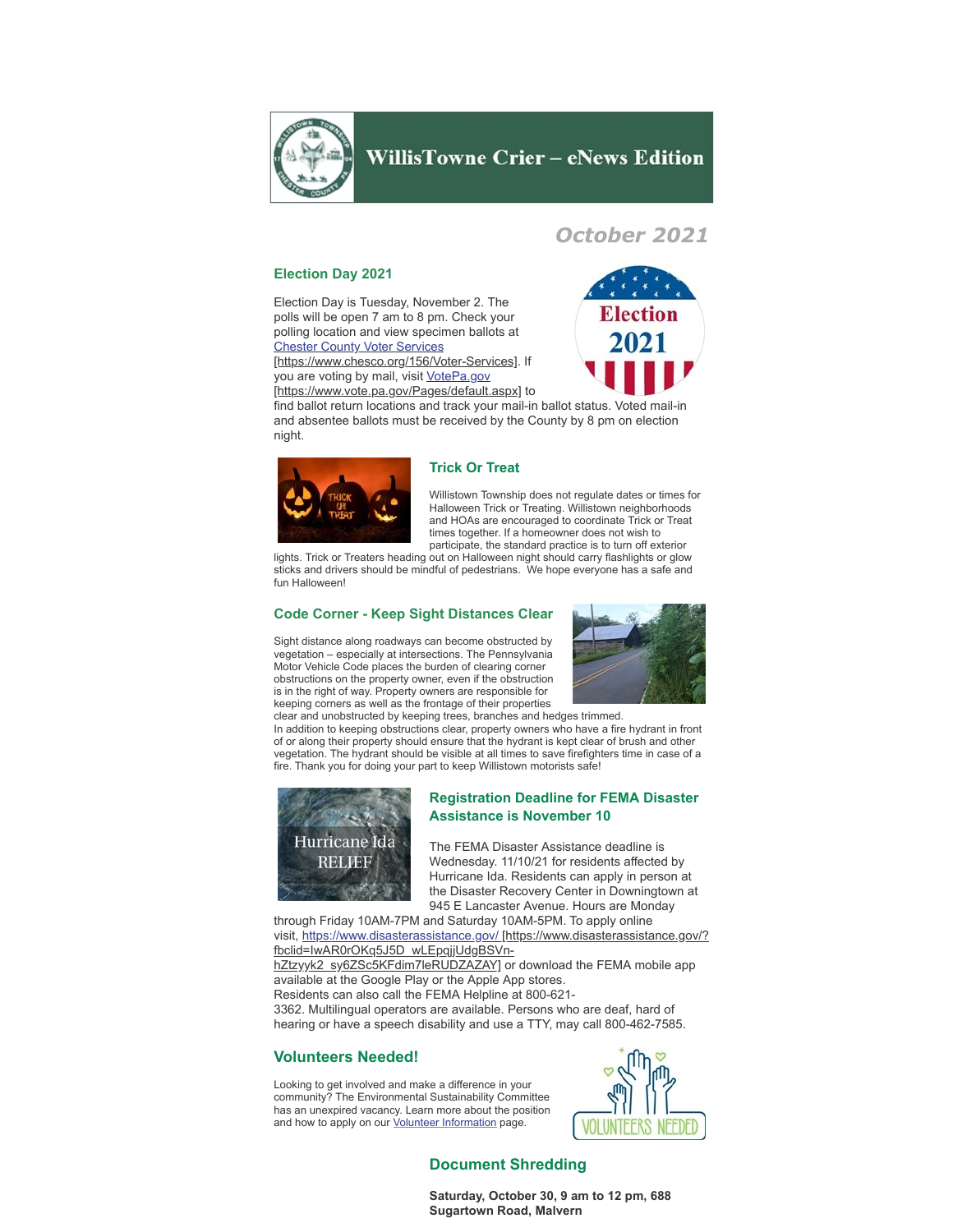

Here is an opportunity to dispose of sensitive documents that you've been storing but have been reluctant to dispose of as trash. Cancelled checks, new checks that you'll never use, insurance statements, tax forms, charge/bank/debit

statements, receipts, savings passbooks, confidential letters, and brokerage statements are some of the many types of sensitive documents that people need to dispose of with finality in this age of identity theft. Shredding will take place on site in a specially equipped truck. Limit: six boxes. Do not bring newspapers, magazines, cardboard, wallpaper, books, sheets of plastic, Pendaflex folders with metal strips, or three-ring binders. Remove all binder clips. Items containing staples, standard paper clips, or rubber bands will be accepted. This is a program for residents, not for commercial enterprises seeking to empty file cabinets. Shredding truck departs at 12:00PM or when it reaches its 5-ton capacity. Willistown residents only.

## **Blue Beards for Charity**

With fall approaching, the leaves are changing, the days get shorter, and of course, it's "beardgrowing season." Blue Beards for Charity was started last year by the Willistown Township Police Department based on our successful past and to ensure a more charitable future. We will continue to support four local charities: Unite for Her, The



Sambuco Children's Education Fund, A Child's Light, and the Chester County Crime Victims Center.

This year's goal is to build on last year's momentum and add more police departments and agencies. Each department will establish its own rules on how the money is raised. For example, many departments in past years have allowed their officers to grow beards or wear pink t-shirts and/ or nail polish while working. In exchange, each officer would donate \$100, and the police officer's association for that department would match the donation.

In 2020, our charitable efforts raised more than \$60,000, and 2021 will be even more successful with more participants. We hope to expand our fundraising to the private sector and encourage anyone to donate to this amazing charity. If you'd like to contribute, please stop by the station during business hours (M-F 8:00 am - 4:30 pm) or email Lt. Heim, jheim@willistown.us [mailto:jheim@willistown.us]



#### **Help Keep Storm Drains Clear**

Fall is here and that means falling leaves. Grass clippings and leaves blown into the street during yard maintenance don't just disappear; they end up in the nearest river or plugging local storm sewer systems. When it rains, anything in the street washes into storm drains that lead to area creeks and rivers. Why should you be concerned?

Organic matter such as grass and leaves can cause odors in neighborhood creeks and drainage problems that lead to flooding on our roads and properties. Rake or blow excess leaves into a compost pile, where they can decompose without odor or contact your trash hauler to see if they take bagged grass clippings and leaves.

# **Willistown Parks & Rec News**

## **Fall is a Beautiful Time to Explore Willistown Parks and Preserves**



With hundreds of acres of persevered land and miles of trails, Willistown residents don't have to travel far to enjoy the beauty of fall. According to

the 2021 fall foliage reports from the Pennsylvania Department of Conservation and Natural Resources

[\[https://www.dcnr.pa.gov/Conservation/ForestsAndTrees/FallFoliageReports/P](https://www.dcnr.pa.gov/Conservation/ForestsAndTrees/FallFoliageReports/Pages/default.aspx) ages/default.aspx], Chester County is heading into peak color with our recent cool night time temperatures. Head to your favorite park or preserve in Willistown, or explore a new trail this fall. Learn more about a trail near you by visiting our park land and open space fund map.

[\[https://www.willistown.pa.us/DocumentCenter/View/144/WillistownParkMap?](https://www.willistown.pa.us/DocumentCenter/View/144/WillistownParkMap?bidId=) bidId=1

## **Community News**